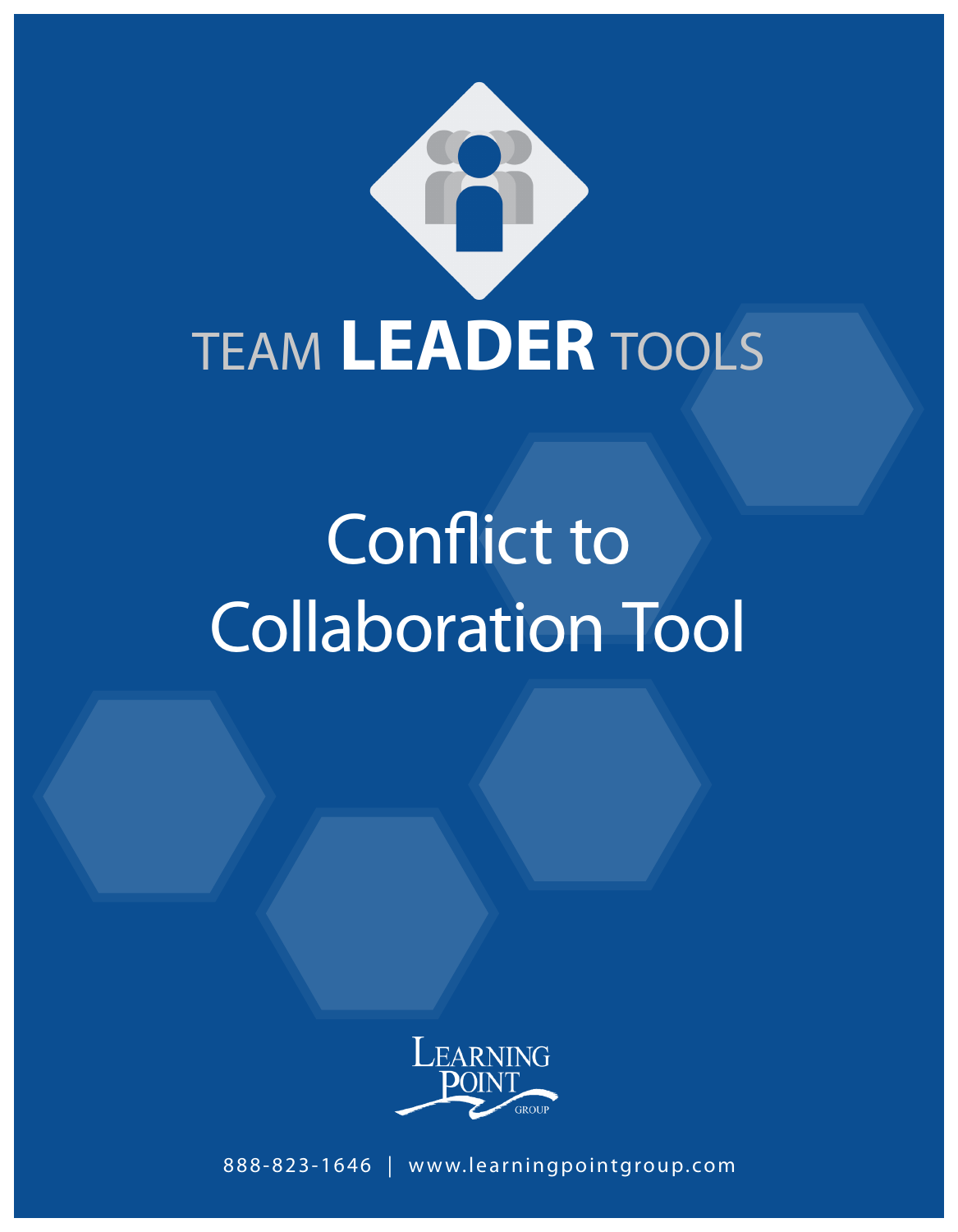### **Conflict to Collaboration Tool Overview**

#### **What and Why**

We might think of team conflict as a negative experience. To describe it, we might use words like struggle, tension, strife, and confrontation. Seldom do we associate team conflict with collaboration. But there is a close relationship between the two. Although conflict involves struggle, if handled effectively, it can be a source of strength, momentum, and creativity for a team. It can lead to successful collaboration.

The Conflict to Collaboration Tool helps teams and team members transform conflict situations into collaboration.

#### **How**

The following key actions can help your team turn conflict into collaboration.

- 1. Use the Conflict to Collaboration Principles and Model to help your team learn about and discuss the nature of conflict, especially as it relates to your specific team.
- 2. Help your team discuss the meaning and importance of true collaboration within your team. Help your team establish operating guidelines for collaboration.
- 3. Help your team use the Conflict to Collaboration Worksheet as a tool for defining and addressing conflict situations and transforming them into opportunities for collaboration.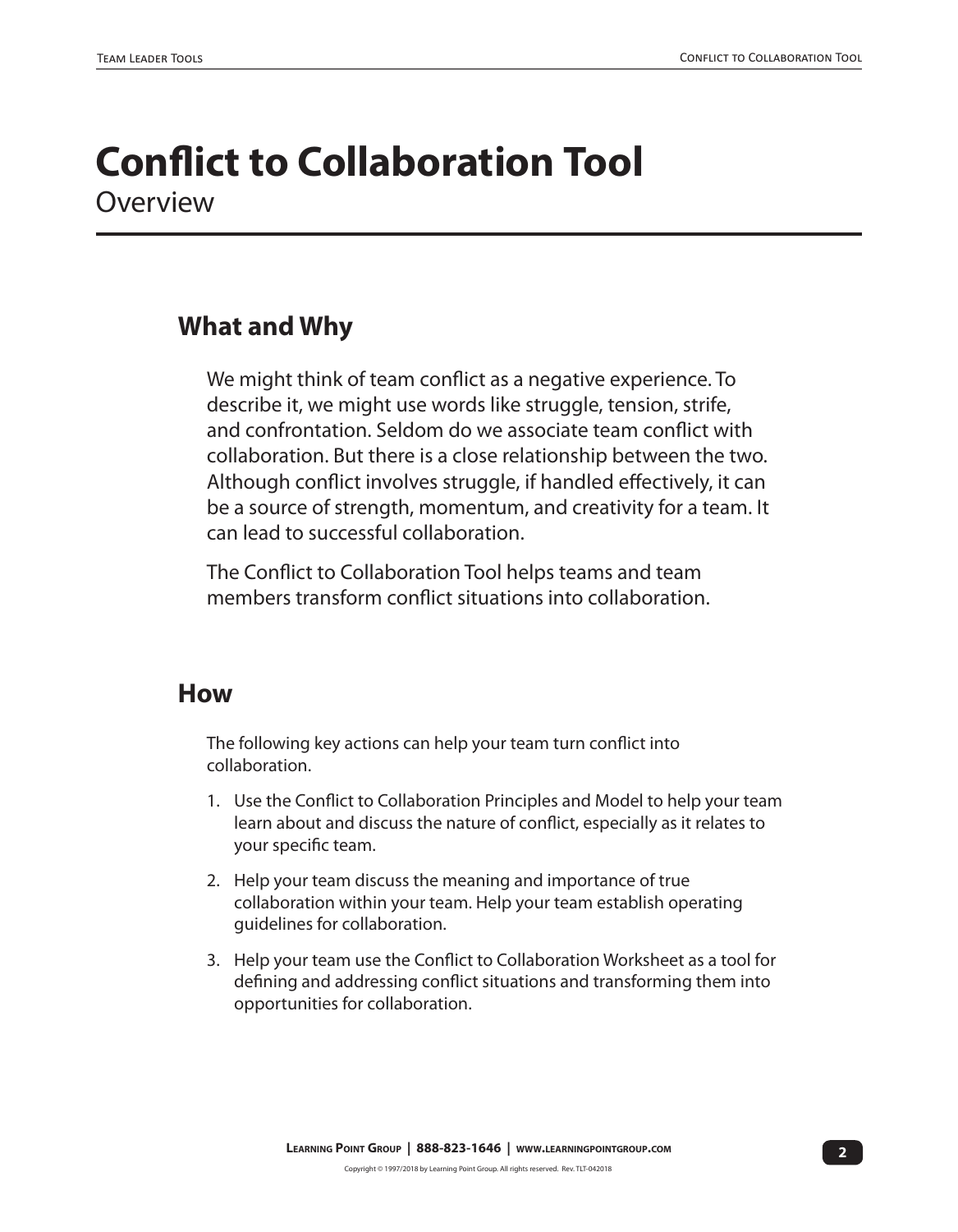

## **Conflict to Collaboration** Principles

#### **NATURE of CONFLICT WHY CONFLICT OCCURS**

Here are some typical reasons why conflict might occur in the team setting.

People care - In general, people care about the work they do.

**People are different** — We all have our own styles, perspectives, opinions, and work preferences. This diversity stimulates creativity and provides variety to the workplace.

**People have expectations** — We all enter into situations with certain needs and expectations.

**People rely on each other** — Most work processes today require a certain amount of teamwork, interaction, and collaboration. What we do can have an impact on the success of others and the team. Likewise, what others do can have an impact on our success?

Learning to effectively manage conflict enables the team to take on bigger challenges and withstand the roadblocks that inevitably occur.

#### **CONFLICT to COLLABORATION PRINCIPLES**

- 1. Reasonable people can disagree.
- 2. Conflict provides an opportunity to build relationships.
- 3. Seek for understanding before all else.
- 4. Focus on needs and interests; not positions.
- 5. Attack the issues and not each other.
- 6. Help the other person succeed in the conversation.
- 7. Be flexible and open.
- 8. Learn from the experience.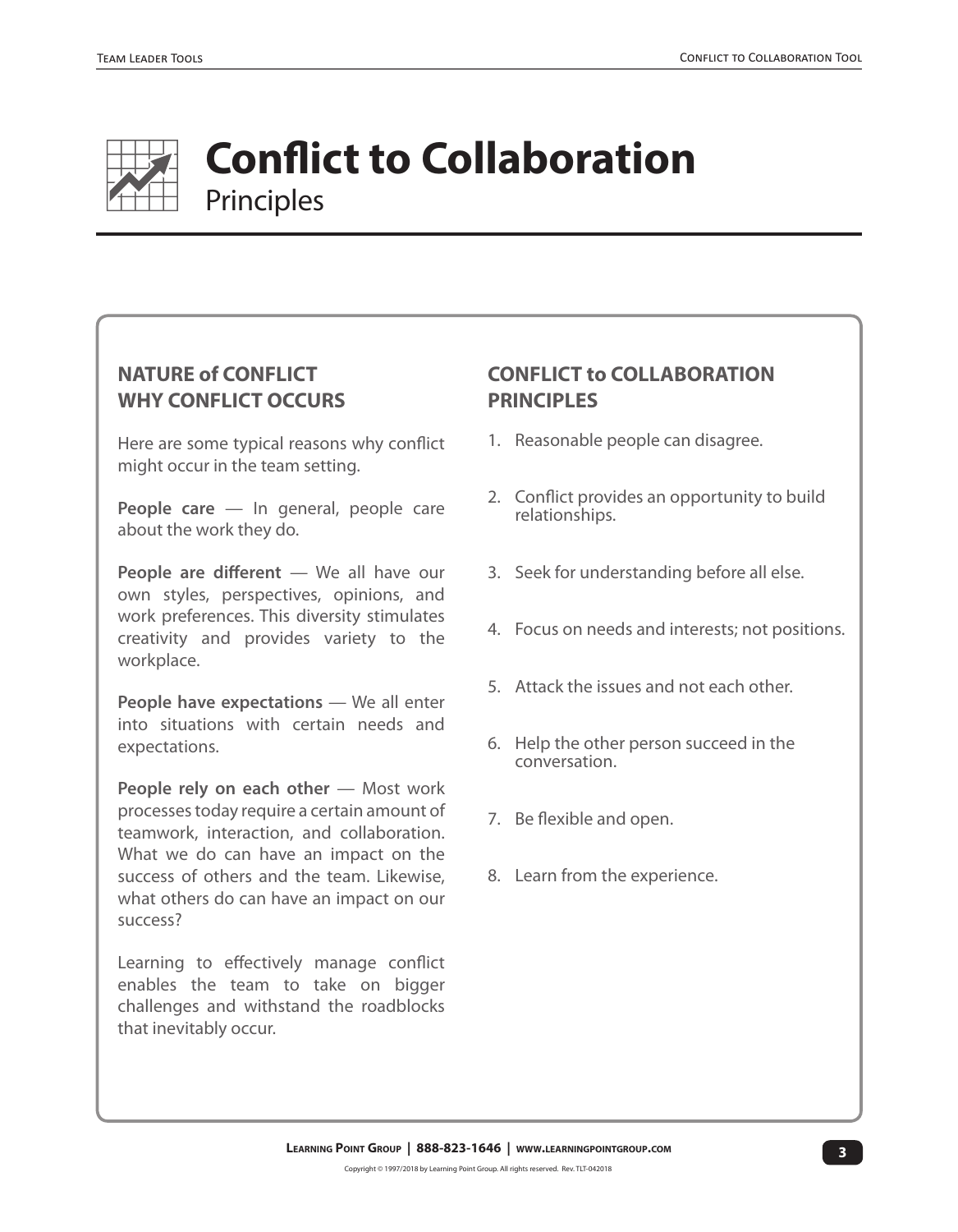

## **Conflict to Collaboration** Model

Your success at managing conflict should not be measured by how often conflict arises, but by how well you turn the conflict into positive energy for moving your team closer to success.

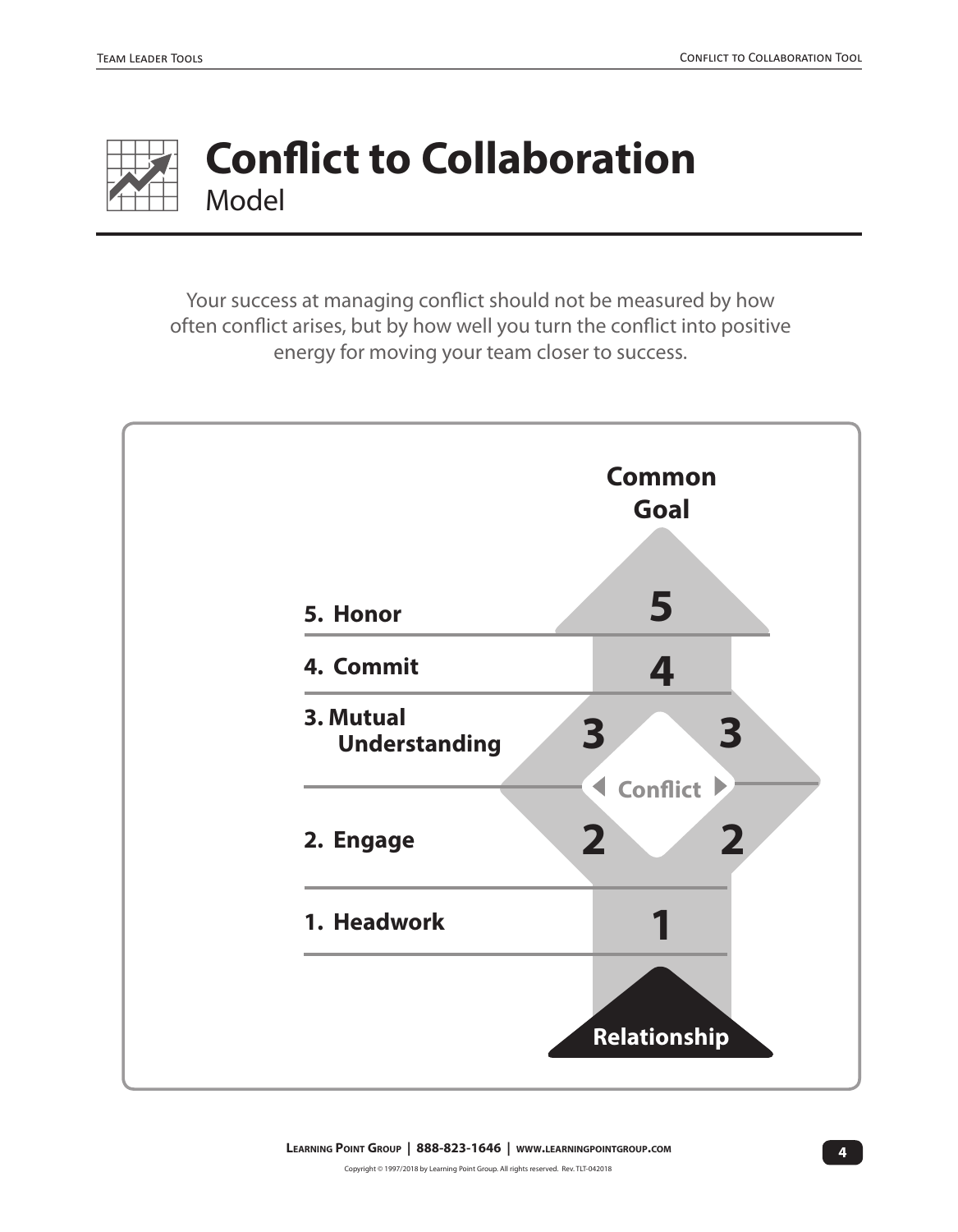![](_page_4_Picture_2.jpeg)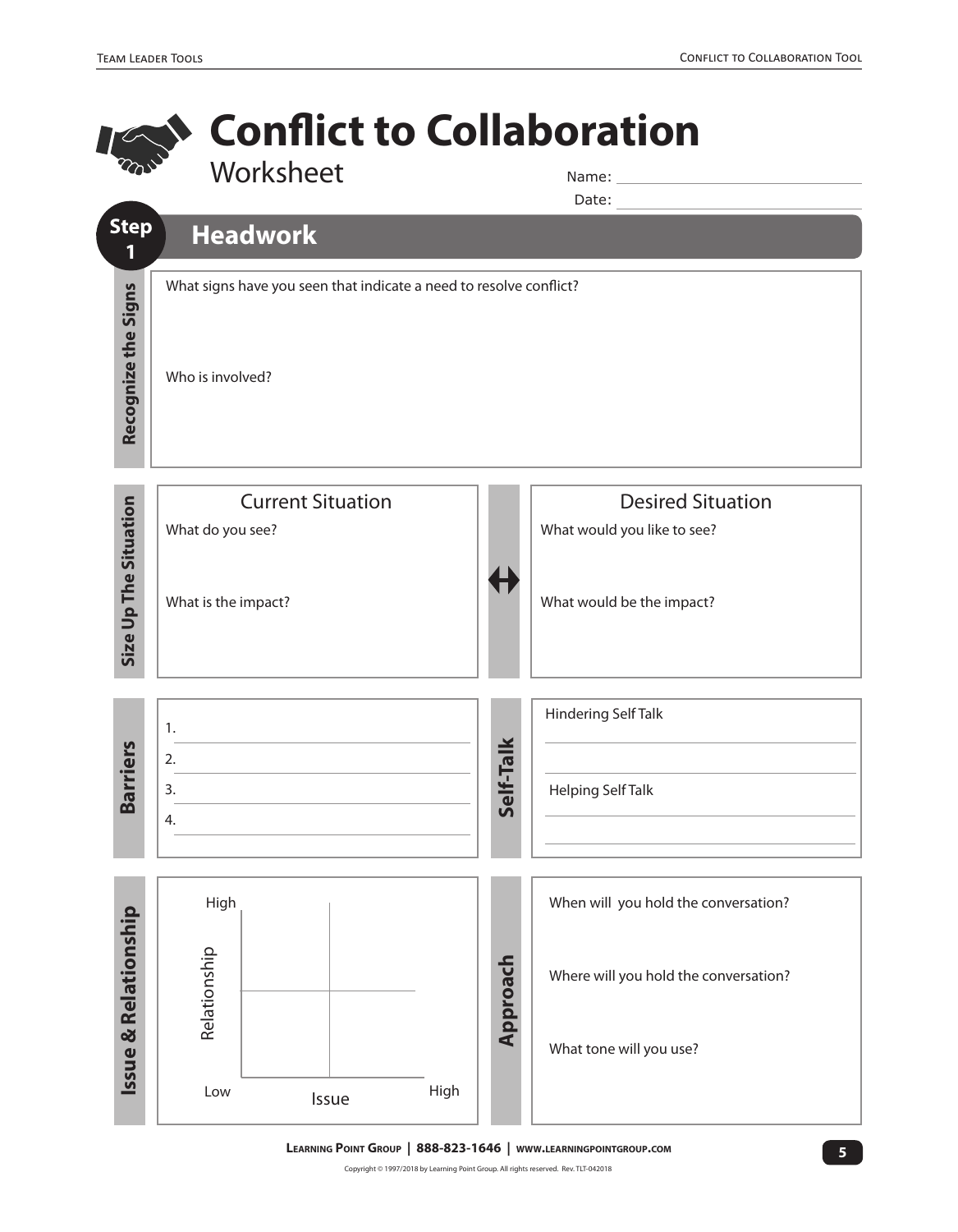**The Goal**

**The Goal** 

| <b>Step</b><br>$\overline{2}$          | <b>Engage</b>               |         |                              |
|----------------------------------------|-----------------------------|---------|------------------------------|
| Purpose                                |                             | Outcome |                              |
| <b>Step</b><br>$\overline{\mathbf{3}}$ | <b>Mutual Understanding</b> |         |                              |
|                                        | <b>My Position</b>          |         | <b>Their Position</b>        |
| As We See It                           | My Facts & Assumptions      |         | Their Facts & Assumptions    |
|                                        | My Needs/Interests          |         | <b>Their Needs/Interests</b> |

![](_page_5_Figure_3.jpeg)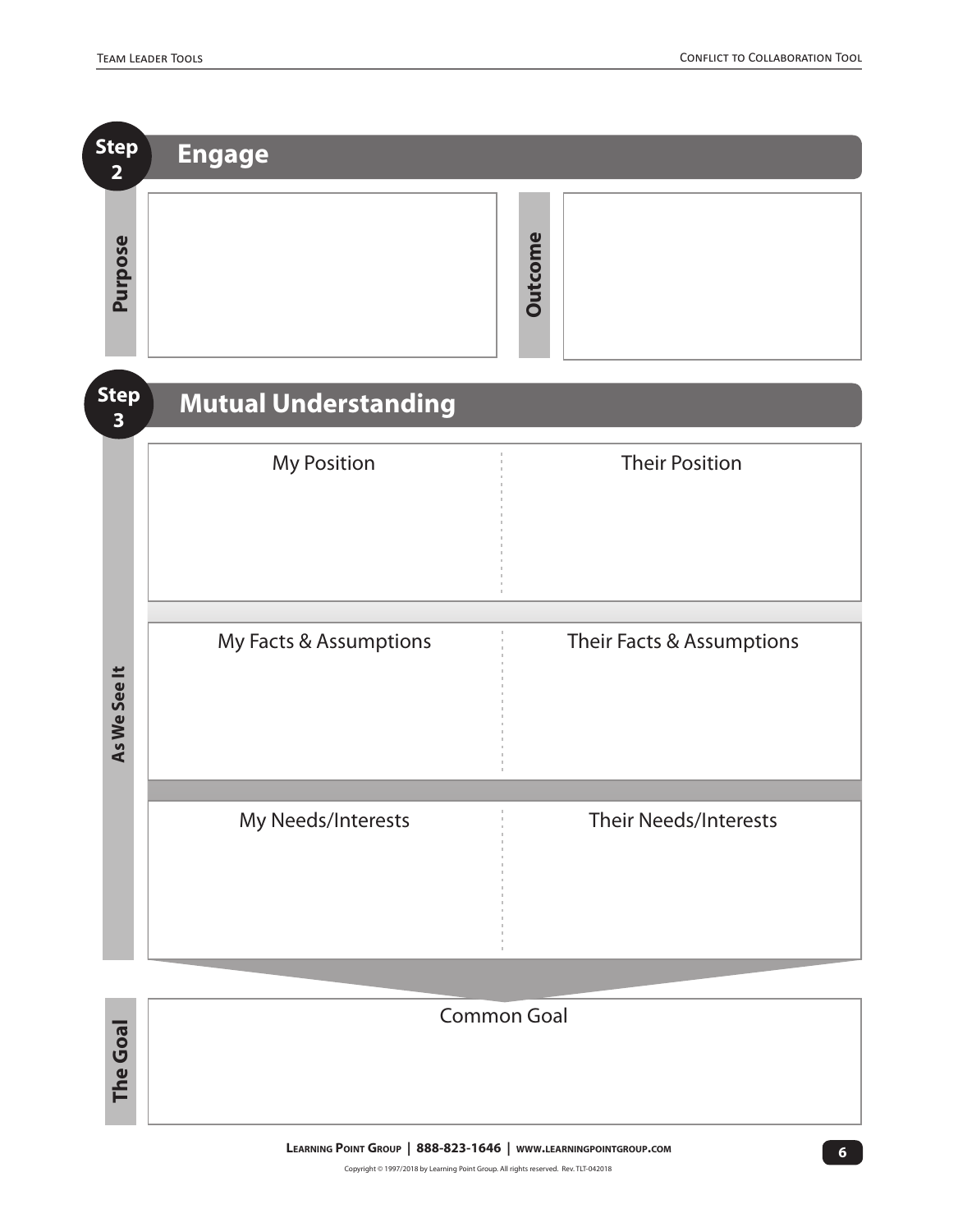| <b>Step</b><br>4                      | <b>Commit to Action</b>                                              |
|---------------------------------------|----------------------------------------------------------------------|
| of Action<br>Course<br>Upon<br>Agreed | Describe the agreed upon course of action that has been agreed upon. |

|                    | List specific steps and actions. | Who | When           |
|--------------------|----------------------------------|-----|----------------|
|                    |                                  |     |                |
|                    |                                  |     |                |
|                    |                                  |     |                |
|                    |                                  |     |                |
| <b>Key Actions</b> |                                  |     |                |
|                    |                                  |     |                |
|                    |                                  |     |                |
|                    |                                  |     |                |
|                    |                                  |     |                |
|                    |                                  |     |                |
|                    |                                  |     |                |
|                    | Follow-Up Date<br>Follow-Up Date |     | Follow-Up Date |
| Follow-up          |                                  |     |                |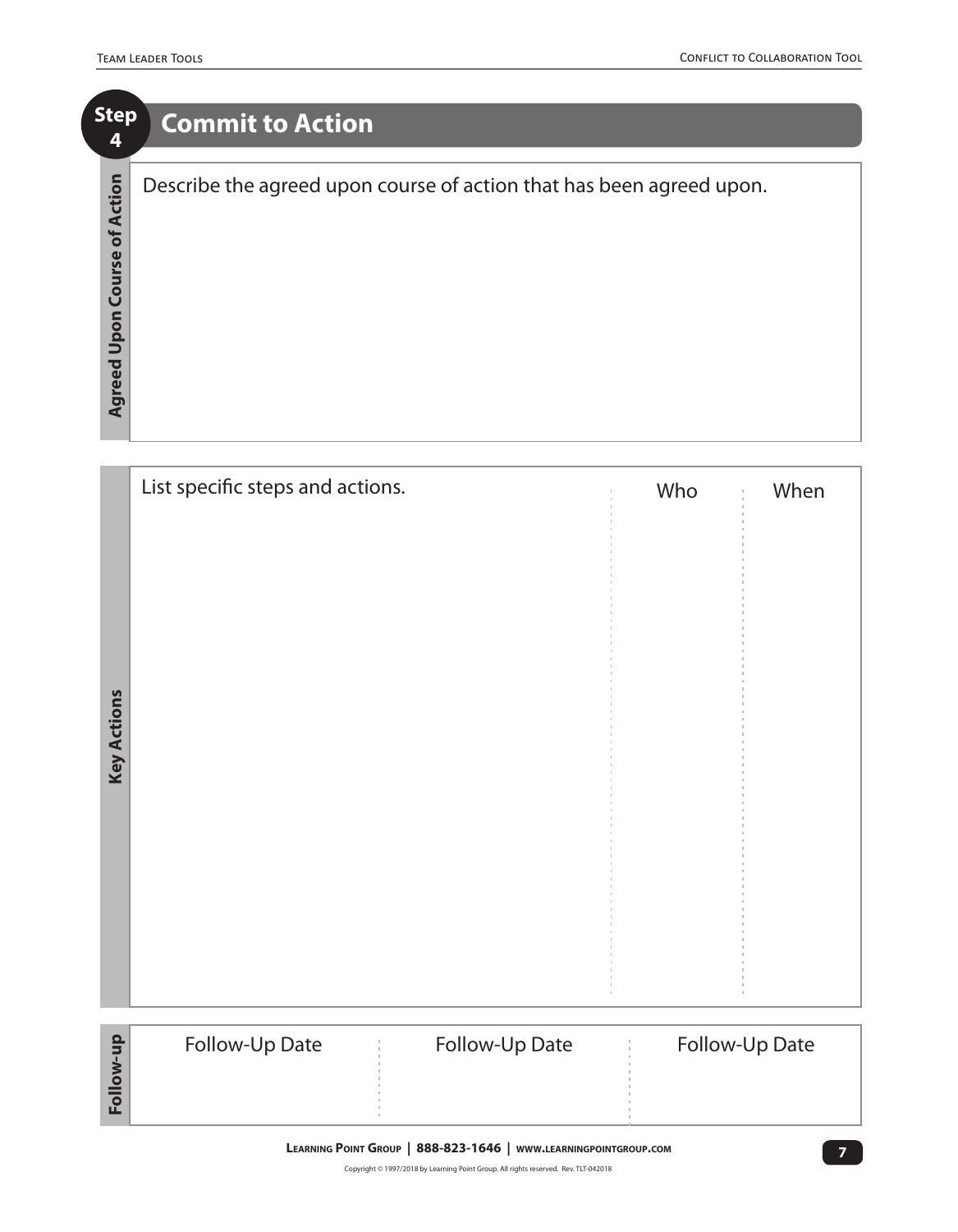## **Step <sup>5</sup> Follow-Through** How can I strengthen the relationship? Strengthen **Strengthen**

![](_page_7_Figure_3.jpeg)